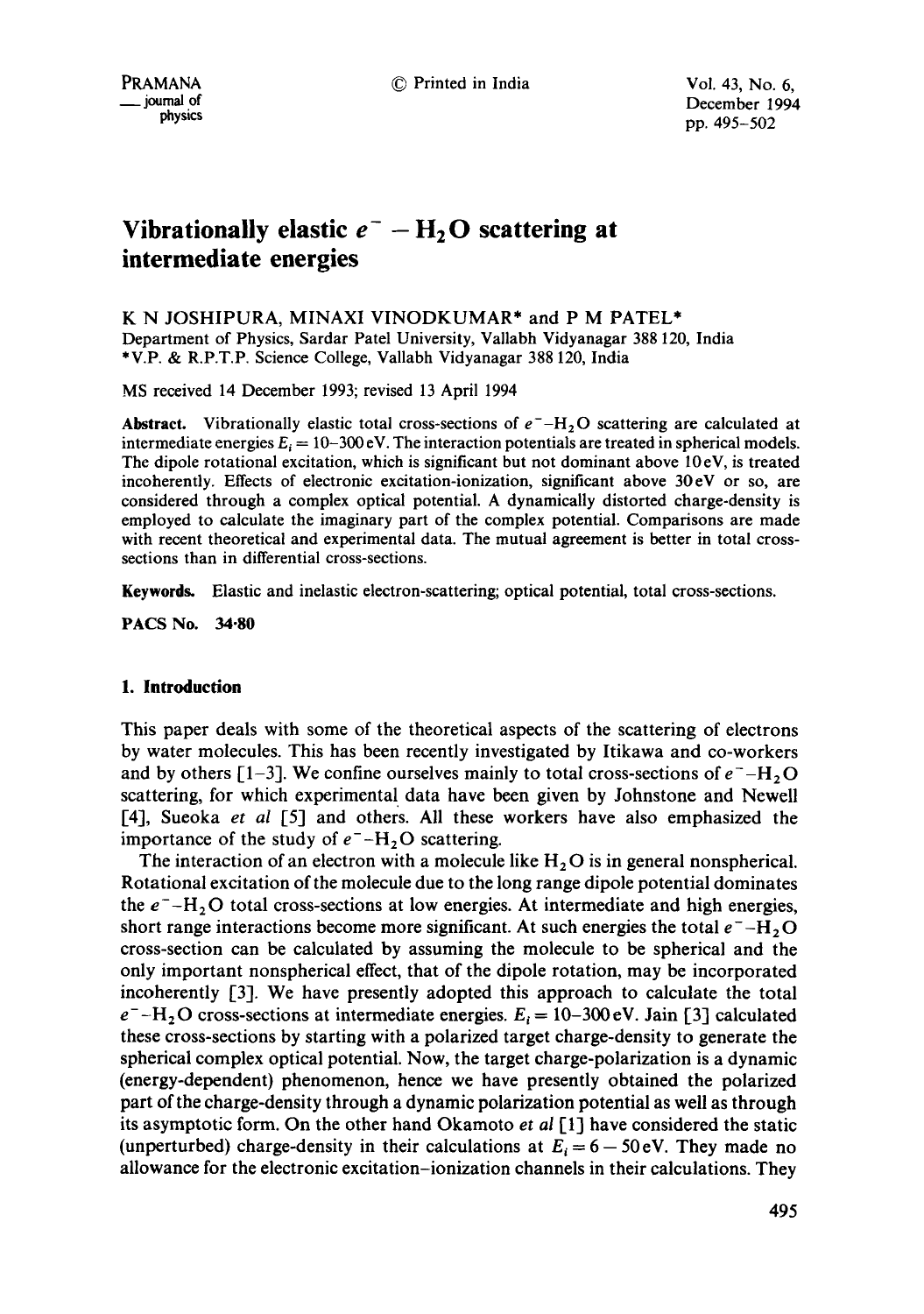#### *K N Joshipura et al*

have given a theoretical forward-scattering correction to the experimental total  $e^-$ -H<sub>2</sub>O cross-sections.

We have employed complex optical potential to calculate the total (elastic + inelastic) cross-sections  $Q_{\rm r}^{\rm s}$ , within a spherical charge-density, distorted by a dynamic as well as static polarization potential. The nonspherical contribution  $Q_{\rm T}^{\rm NS}$  to the total crosssection, corresponding to rotational excitation is treated separately in the point dipole first Born approximation (PDFBA), following Itikawa [6]. We also examine the overall effect of electronic excitation and ionization channels on elastic  $e^-$ -H<sub>2</sub>O scattering. Our total as well as differential cross-sections are compared with the recent theoretical and experimental data. The differences in the present results, arising out of (a) unperturbed and perturbed target charge density, and, (b) real and complex potential, are discussed.

#### 2. **Theory**

Considering the incident electron energies to be intermediate and high, we write the total  $e^-$ -H<sub>2</sub>O scattering cross-section  $Q_{\text{tot}}$  as an incoherent sum of the spherical and nonspherical contributions in the following manner

$$
Q_{\text{tot}} = Q_{\text{T}}^{\text{S}} + Q_{\text{T}}^{\text{NS}} \tag{1}
$$

Okamato *et al* [1] calculated the total cross-sections in two ways viz. (i) by starting with the complete nonspherical real potential and (ii) by starting with real spherical potential and adding the dipole correction, as in (1). The difference between their two calculations is significant at low energies, roughly below 30 eV. Thus in the present energy range the incoherent approach of (1) is quite suitable.

Now the spherical contribution  $Q_T^s$  to the total cross-section (1) is obtained here by starting with an accurate charge-density  $\rho_0(r)$  of  $H_2O$ , given by Katase *et al* [7]. We represent the  $e^-$ -H<sub>2</sub>O system by a complex, spherical, energy-dependent optical potential,

$$
V_{\text{opt}}(r, E_i) = V_{\text{st}}(r) + V_{\text{ex}}(r, E_i) + V_{\text{pol}} + iV_{\text{abs}}(r, E_i)
$$
 (2)

where  $V_{st}$  is the static potential obtained directly from the static charge-density  $\rho_0(r)$ . The exchange potential  $V_{ex}$  is obtained following the free-electron-gas-exchange model of Hara [8]. For the absorption potential  $V_{\text{abs}}$  we have adopted the quasi-free Pauli-blocking model given by Truhlar and coworkers [9]. The polarization effects (represented by  $V_{pol}$  in (2)) are adequately described, at intermediate energies, by the correlation-polarization potential (see [10, 11]). Towards high energies ( $E_i \ge 80 \text{ eV}$ here) we have adopted for  $V_{pol}$ , a dynamic polarization potential,

$$
V_{\rm dp}(r, E_i) = -\frac{1}{2} \frac{\alpha_0 \cdot r^2}{(r^2 + r_c^2)^3} \tag{3}
$$

with

$$
r_c = 0.375k/\Delta
$$

here  $\alpha_0$  and  $\Delta$  are respectively, the average spherical polarizability and the average excitation energy of the target molecule. Further,  $k$  is the incident momentum (in a.u.). In (3) a shorter-range term varying asymptotically as  $r^{-6}$  may be added, but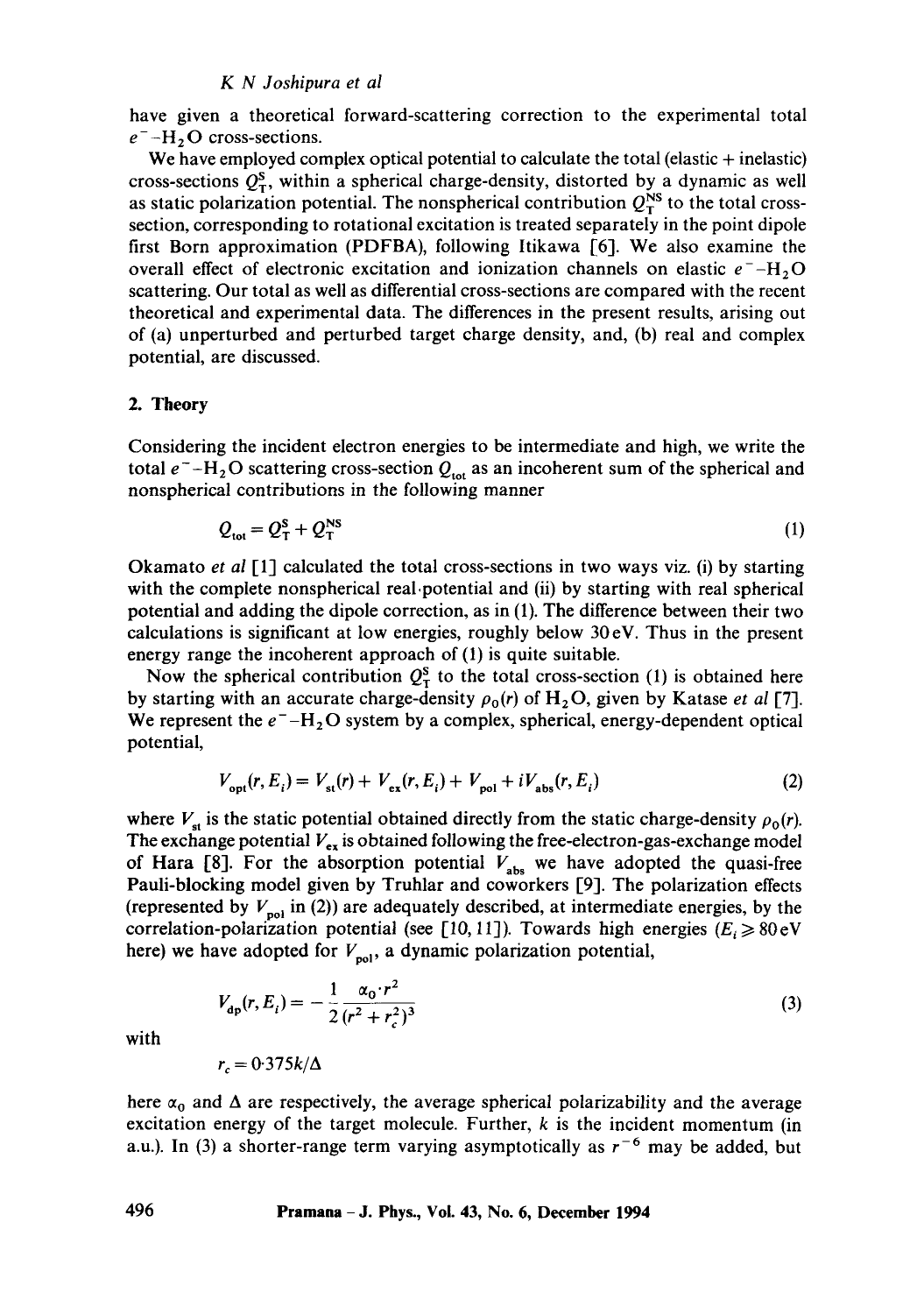# *Vibrationally elastic*  $e^-$ *-H<sub>2</sub>O scattering*

that requires a reliable value of the quadrupole polarizability of the molecule. Moreover, the extra term would be ineffective in view of (7) to follow. Now, the incident electron perturbs the target charge distribution, hence the exchange and the absorption potentials (effective near the target) must be derived from a polarized (rather static) charge-density. We have presently calculated the polarized part of the charge-density, denoted by  $\rho_{\text{pol}}(r, E_i)$ , from the dynamic polarization potential  $V_{dp}(r, E_i)$ , through the Poisson equation,

$$
\nabla^2 V_{\text{pol}}(r, E_i) = -4\pi \rho_{\text{pol}}(r, E_i). \tag{4}
$$

Using (3) and (4), the dynamic correction to the charge-density is,

$$
\rho_{pol}(r, E_i) = \frac{1}{4\pi} \left[ \frac{3\alpha_0}{(r^2 + r_c^2)^3} - \frac{21\alpha_0 r^2}{(r^2 + r_c^2)^4} + \frac{24\alpha_0 r^4}{(r^2 + r_c^2)^5} \right].
$$
\n(5)

If we start with the static asymptotic form  $-\alpha_0/2r^4$  of the polarization potential and use the Poisson equation, we obtain the static-correction to the charge-density as  $\Delta \rho = 3\alpha_0/2\pi r^6.$ 

Thus, we introduce the dynamically distorted charge-density,

$$
\rho'(r, E_i) = \rho_0(r) + \rho_{pol}(r, E_i).
$$
\n(6a)

The statically distorted charge-density would be,

$$
\rho(r) = \rho_0(r) + \Delta \rho \tag{6b}
$$

Note that unlike  $\Delta \rho$ , the correction  $\rho_{pol}\rightarrow 0$  at high energies, making it theoretically more satisfying.

The polarization potential of (3) fails to account for the polarization effect at low energies [11]. Actually at small r, the picture of dipole charge-polarization of the target by an external electron breaks down. For  $e^-$ -H<sub>2</sub>O scattering this may be the case, typically at  $r \le r_{O-H}$ , where  $r_{O-H} = 1.81$   $a_0$  is the O-H bond length in H<sub>2</sub>O. At such separations the static-exchange potentials dominate, hence we take

$$
\rho_{\text{pol}}(r, E_i) = 0, \quad \text{if} \quad r \le r_{0-H} \tag{7}
$$

Thus, we have considered (6a, 6b) along with (7) to derive the short range potentials.

It is the absorption potential that is modified appreciably by the use of corrections over  $\rho_0(r)$ . Towards scattering calculations we solved the Schrödinger equation numerically for the real and the imaginary parts of  $V_{\text{opt}}$  (for details see [12]). The partial wave phase-shifts thus obtained were employed to calculate the total (elastic  $+$ inelastic) cross-sections  $Q_{\tau}^{s}$ , viz,

$$
Q_{\rm T}^{\rm s} = Q_{\rm el} + Q_{\rm inel} \tag{8}
$$

where,  $Q_{el}$  is the total elastic cross-section and  $Q_{inel}$  is the total inelastic cross-section, in the complex potential. We have also calculated the purely elastic cross-sections,  $\sigma_{el}$  obtained by setting  $V_{\text{abs}} = 0$  in (2).

The dipole contribution  $Q_T^{NS}$  in (1) was obtained in the PDFBA [6]. This differs somewhat from the expression of Collins and Norcross [13] in that the former treats  $H<sub>2</sub>O$  as an asymmetric top.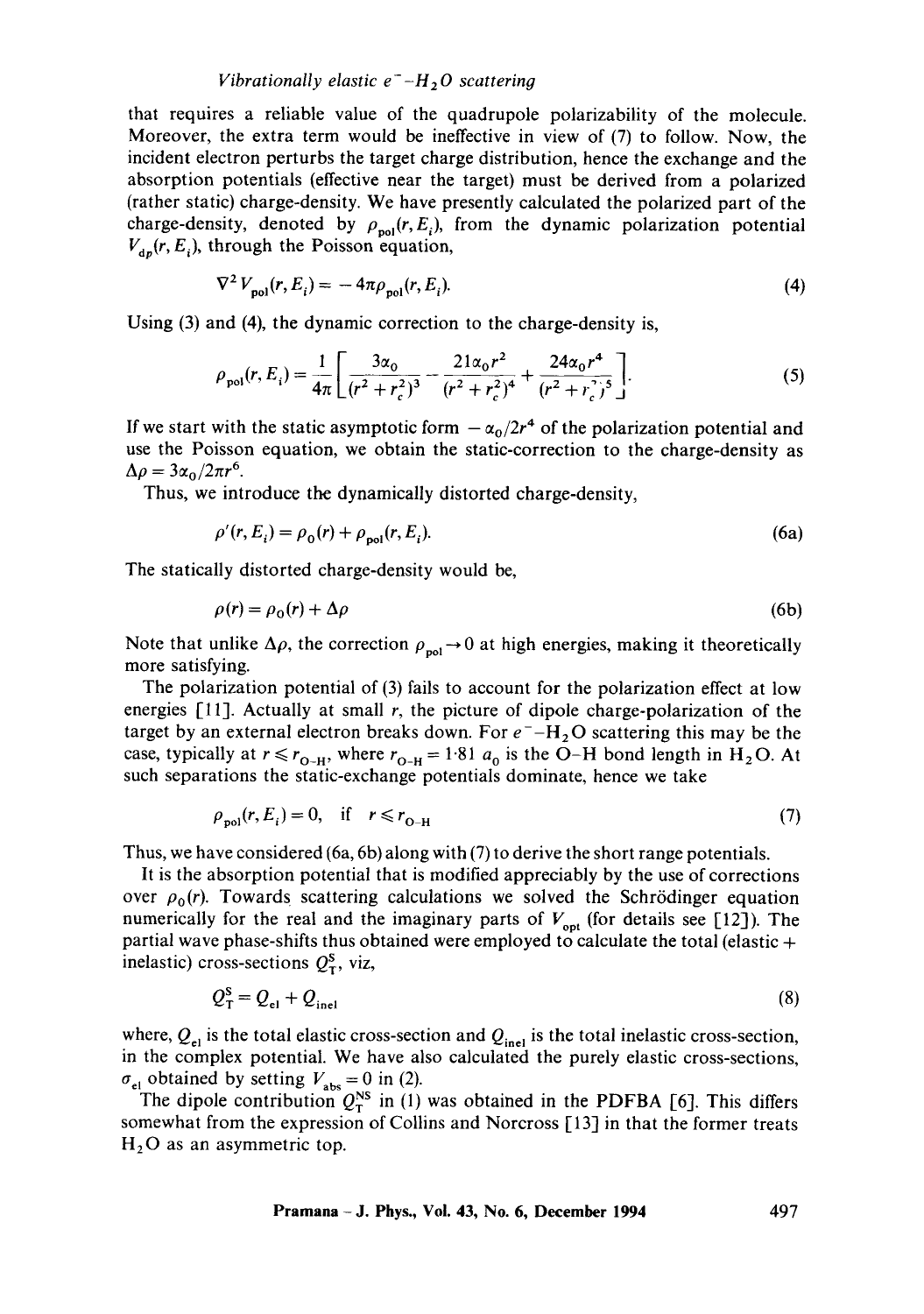# **3. Results and discussion**

#### 3.1 *Total cross-sections*

We calculated vibrationally elastic  $e^-$ -H<sub>2</sub>O total cross-sections  $Q_{tot}$  at energies  $E_i = 10-300$  eV. The polarized charge density, (6) and (7), affects the absorption potential and hence  $Q_{\text{T}}^{\text{s}}$ . The total inelastic cross-section  $Q_{\text{inel}}$  is enhanced by the corrections via (6a) and (6b) in the charge-density, as observed by Jain [3]. However, our correction  $\rho_{pol}$  is energy-dependent. This is not so with the calculations of Jain [3], which therefore, overestimate the cross-sections at higher energies. Towards lower energies ( $\leq 10$ eV) the polarized part of the charge-density has no significant effect on the cross-sections. Table 1 shows our calculated cross-sections  $Q_{\text{inel}}$  at  $E_i = 30-300 \text{ eV}$ . These are compared here mutually in three models for  $V_{\text{abs}}$ , with (i) no correction over  $\rho_0$ , (ii) dynamic correction via (6a), and (iii) static correction via (6b). The quantity of column 3 (table 1) calculated via (6a) is closer to the theoretical ionization cross-sections  $Q_{\text{ion}}$  (column 5) given by Khare and Meath [14], especially towards high energies. The  $Q_{\text{inel}}$  including the static correction (column 4, table 1) are higher at high energies, similar to the results of Jain [3]. We have not included the experimental *Qion* data of Orient and Srivastava [15] which are still higher at the peak. Recent measurements of Rao [16], not shown, lie somewhat above the

| Energy<br>(eV) | $Q_{\text{inel}}$ (present)      |                                       |                                    |                                     |
|----------------|----------------------------------|---------------------------------------|------------------------------------|-------------------------------------|
|                | No correction<br>$(\rho_0$ only) | Dynamical<br>correction<br>eq. $(6a)$ | Static<br>correction<br>eq. $(6b)$ | $Q_{\text{ion}}^*$<br>(theoretical) |
| 30             | $0-33$                           | 0.71                                  | 0.76                               | 1·1                                 |
| 50             | $1-07$                           | 1.61                                  | 1.92                               | $1-9$                               |
| 80             | 1.62                             | 1.38                                  | 2.93                               | 2.1                                 |
| 100            | 1.76                             | 1.91                                  | $3-00$                             | $2 - 1$                             |
| 300            | $1-31$                           | $1-30$                                | 1.89                               | $1 - 4$                             |

**Table 1.** Inelastic cross-sections  $Q_{\text{inel}}$  (in  $10^{-16} \text{ cm}^2$ ) for  $e^-$ -H<sub>2</sub>O scattering.

\*Values obtained from the graphical ionization cross-sections of Khare and Meath [14]

**Table 2.** The present total cross-sections  $\sigma_{el}$ ,  $Q_T^s$ and  $Q_{1}$  (all in 10<sup>-16</sup> cm<sup>2</sup>) for  $e^-$ -H<sub>2</sub>O scattering, in spherical interactions.

|               | Real<br>potential<br>$\sigma_{el}$ | Complex potential   |                                                      |  |
|---------------|------------------------------------|---------------------|------------------------------------------------------|--|
| $E_i$<br>(eV) |                                    | $Q_{\rm T}^{\rm S}$ | $Q_{el} = Q_{\text{T}}^{\text{s}} - Q_{\text{inel}}$ |  |
| 10            | 10-2                               | $10-2$              | $10-2$                                               |  |
| 30            | $7 - 7$                            | 8.3                 | 7.6                                                  |  |
| 50            | $4-2$                              | $5-0$               | 3.9                                                  |  |
| 80            | 3.6                                | 4.9                 | $3-1$                                                |  |
| 100           | 2.9                                | 4.3                 | $2 - 4$                                              |  |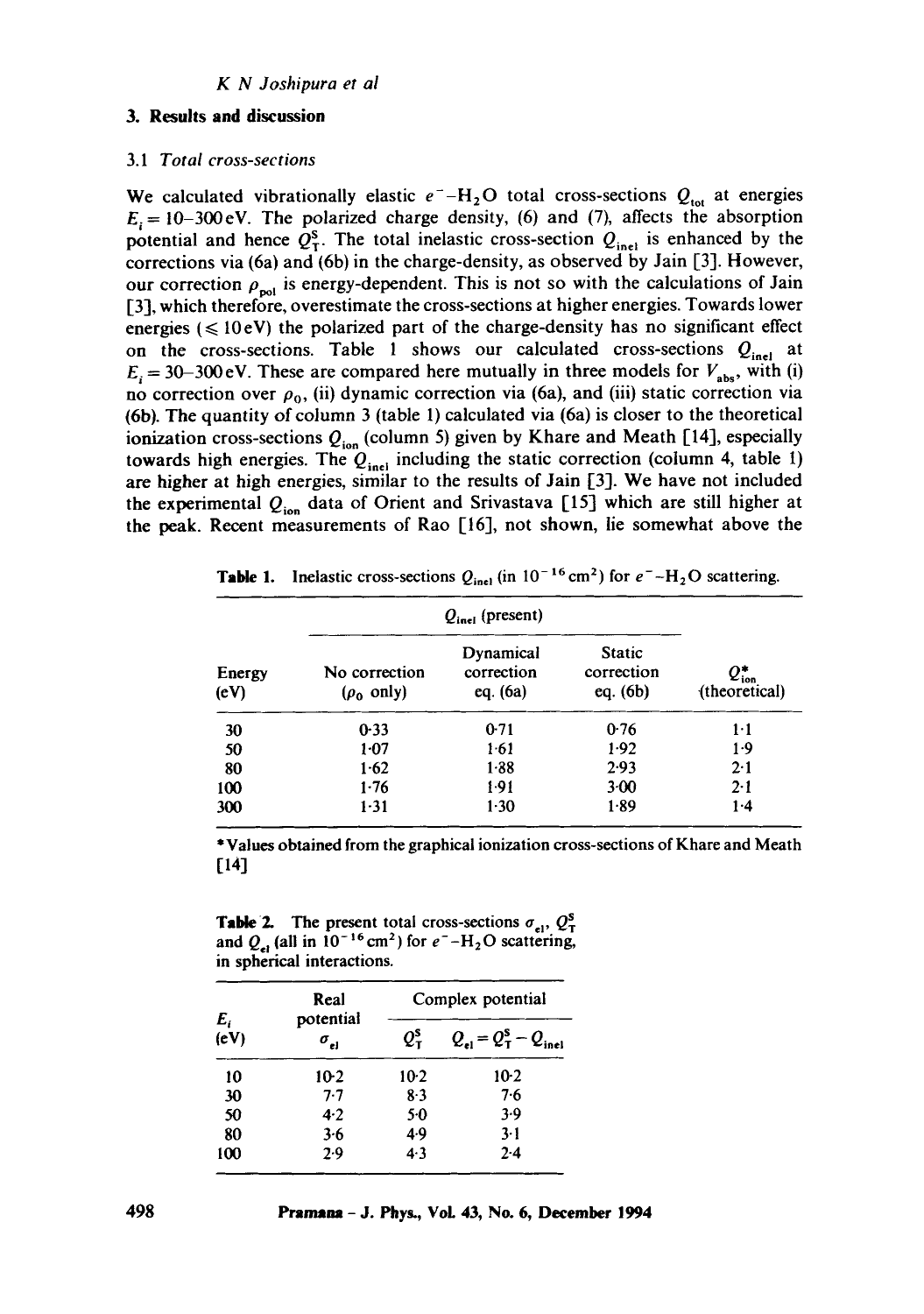values of columns 3 and 5 of table 1 and exhibit a similar energy-dependence. At high energies the entries of columns 2 and 3 tend to agree. This justifies the use of the dynamically perturbed charge-density in our results shown next.

Also investigated presently is the effect of inelastic scattering on elastic scattering at intermediate energies. We calculated the purely elastic cross-sections  $\sigma_{el}$  in a real spherical  $e^-$ -H<sub>2</sub>O potential. Table 2 exhibits the total cross-sections  $\sigma_{el}$  and the total (elastic + inelastic) cross-sections  $Q_{\rm T}^{\rm S}$ , together with the total elastic cross-sections,  $Q_{\rm el}$ (see (8)). The quantity  $Q_{\text{inel}}$  represents the overall effect of the electronic (excitation and ionization) channels, at a given energy. It becomes significant above 30 eV and shows a broad peak near 100 eV. Therefore, our values of  $\sigma_{el}$  and  $Q_{\rm T}^{\rm S}$  (table 2) are close to each other up to about 30 eV only. As  $E_i$  increases they differ significantly, with  $Q_T^s > \sigma_{el}$ , and  $\sigma_{el} > Q_{el}$ . Thus for  $E_i > 30 \text{ eV}$  or so, the effects of electronic channels must be taken into account. This has not been done by Okamoto *et al* [1] in their calculations at  $E_i = 6-50$  eV.

Now a quantity that offers a meaningful comparison with experimental data is  $Q_{\text{tot}}$ of (1). To compare the theoretical results with the experimental ones, we have considered the forward-scattering correction to the measured total cross-sections  $Q_{\text{tot}}$ , as given theoretically by Okamoto *et al* [1]. The correction  $\Delta Q_{\text{tot}}$ , corresponds to the strong forward scattering by polar molecules like  $H_2O$  and is found to fit well with the formula,

$$
\Delta Q_{\text{tot}}(E_i) = a \cdot (E_i)^{-b} \tag{9}
$$

where  $a = 30$ , and  $b = 0.75$ .

This formula holds good in the present energy range. The (undetected) correction  $\Delta Q_{\text{tot}}$  must be added to the measured total cross-section  $Q_{\text{tot}}$  for a comparison with the theoretical value at a given energy. Table 3 shows the present values of  $Q_{tot}$  along with that of Jain [3]. Also shown are the total cross-sections averaged over the rotational-state distribution at the gas  $(H, O)$  temperature 300 K, i.e. Q (300 K) given by Okamoto *et al* [1]. The last column of table 3 shows the measured cross-sections, with the correction of (9) given in the brackets.

Towards low energies the theoretical values in table 3 are quite similar, indicating (i) a subdued role of the polarized charge-density, and (ii) the dominance of  $Q_T^{NS}$  over

| E,<br>(eV) | Theory                      |                           |                        | <b>Experimental results</b>          |
|------------|-----------------------------|---------------------------|------------------------|--------------------------------------|
|            | Present<br>$Q_{\text{tot}}$ | Jain<br>$\lceil 3 \rceil$ | Okamoto<br>et al $[1]$ | (Correction $\Delta Q_{\rm tot}$ **) |
| 10         | $23-1$                      | 23.18                     | 23.10                  | $13.89^{\textcircled{a}}(5.55)$      |
| 30         | $13-8$                      | 13.08                     | 12.27                  | $11.29^{(a)}$ (2.46)                 |
| 50         | 8.6                         | $10-13$                   | 8.35                   | $7.76^{(a)}(1.65)$                   |
| 80         | $7-4$                       | 8.14                      |                        | $6.3^{\epsilon}$ (1.1)               |
| 100        | 6.2                         | 7.71                      |                        | $5.6^{E}$ (0.95)                     |
| 300        | 2.8                         | 40                        |                        | $3.2^{\text{f}}$<br>(0.4)            |

**Table 3.** Total (elastic plus inelastic) cross-sections\*  $Q_{\text{tot}}$  (in  $10^{-16}$  cm<sup>2</sup>) for  $e^-$ -H<sub>2</sub>O scattering.

\*See eqn. (1); \*\*See eqn. (9);  $\ll$  Johnstone and Newell [4];  $\ll$  Sueoka *et al* [5, 17]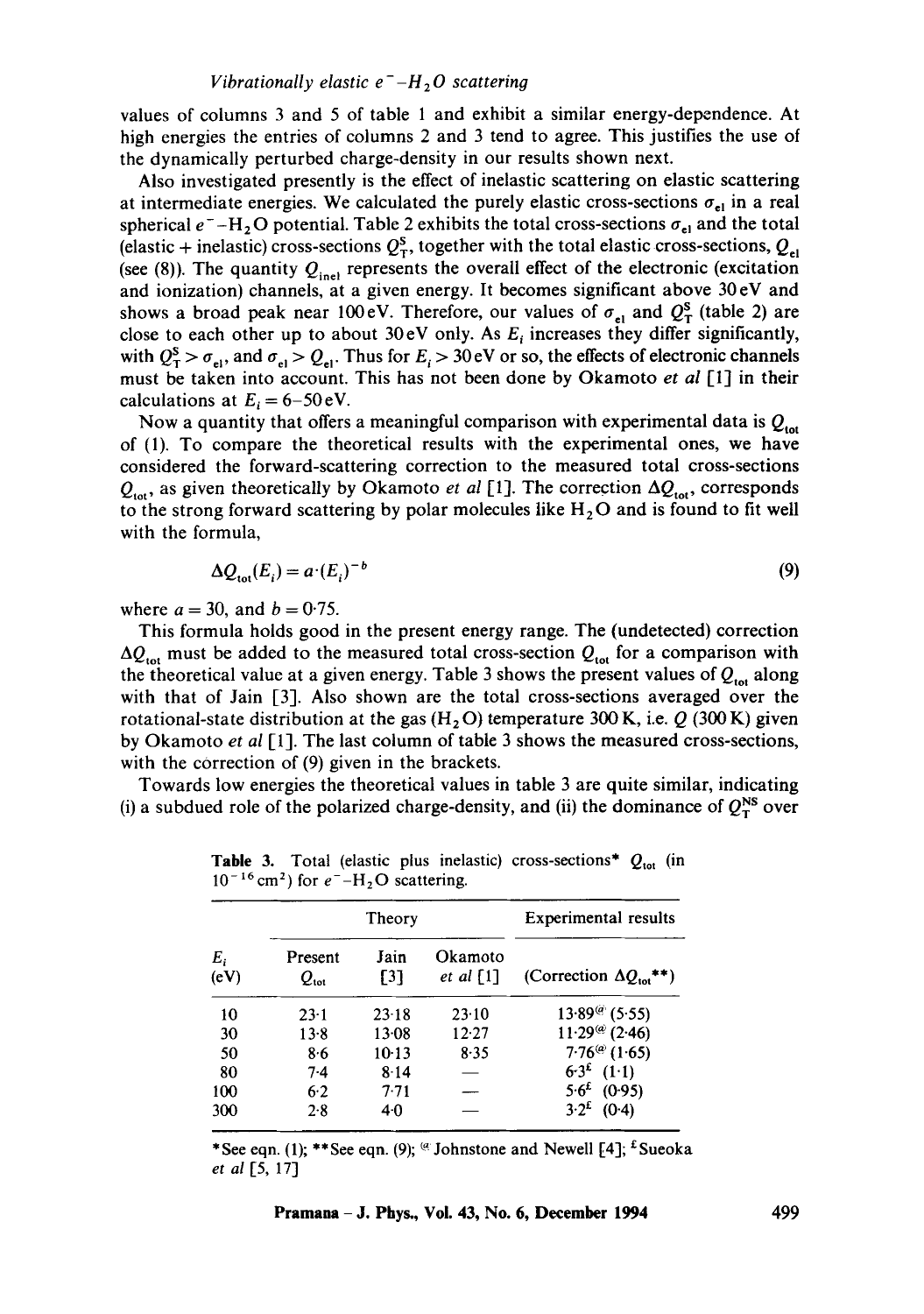#### *K N Joshipura et al*

 $Q_T^s$ . As  $E_i$  increases, we find  $Q_T^{ss} < Q_T^s$ . Above 30 eV (nearly)  $Q_{tot}$  of Jain [3] are higher than ours because of his energy independent  $\rho_{\text{rel}}$ . At such energies, the cross-sections of Okamoto *et al* I-1] are somewhat lower, mainly because of their neglect of the inelastic electronic channels.

Various experiments done so far on total  $e^-$ -H<sub>2</sub>O cross-sections differ from each other as well as from the corresponding theories also. Johnstone and Newell [4] integrated their measured elastic differential cross-sections at  $E_i = 6-50eV$ . The measurements were done for scattering angles 10-120 degrees and were extrapolated to derive the integrated cross-sections. A comparison in table 3 reveals that the integrated cross-sections of Johnstone and Newell [4] are lower than the present and the other theories, but if the correction  $\Delta Q_{\text{tot}}$  is added (along with inelastic contribution) to the reported measurements, then the theory and the experiment tend to agree. The directly measured  $Q_{\text{tot}}$  above 50 eV in table 3 are those of Sueoka *et al* [5, 17]. The present results are closer to these measurements also. At 300 eV the agreement is not so good.

#### 3.2 *Differential cross-sections (DCS)*

Vibrationally elastic  $e^-$ -H<sub>2</sub>O DCS including the dipole-rotation, obtained from our theory are shown in figures 1, 2 and 3 at sample energies 50, 100 and 300cV respectively. Shown at 50 eV (figure l) are our theoretical DCS under (i) the complex potential alongwith the dynamically polarized charge-density and (ii) the real potential, with  $V_{\text{abs}} = 0$ . These two calculations differ marginally and agree qualitatively with



**Figure 1.** DCS in  $a_0^2$ /Sr for  $e^-$ -H<sub>2</sub>O scattering at 50 eV. ——— present results with dynamically polarized charge-density (complex potential);  $-\cdot$  - - - - Present results with real potential;  $\bullet$  Experimental DCS of Johnstone and Newell (1991).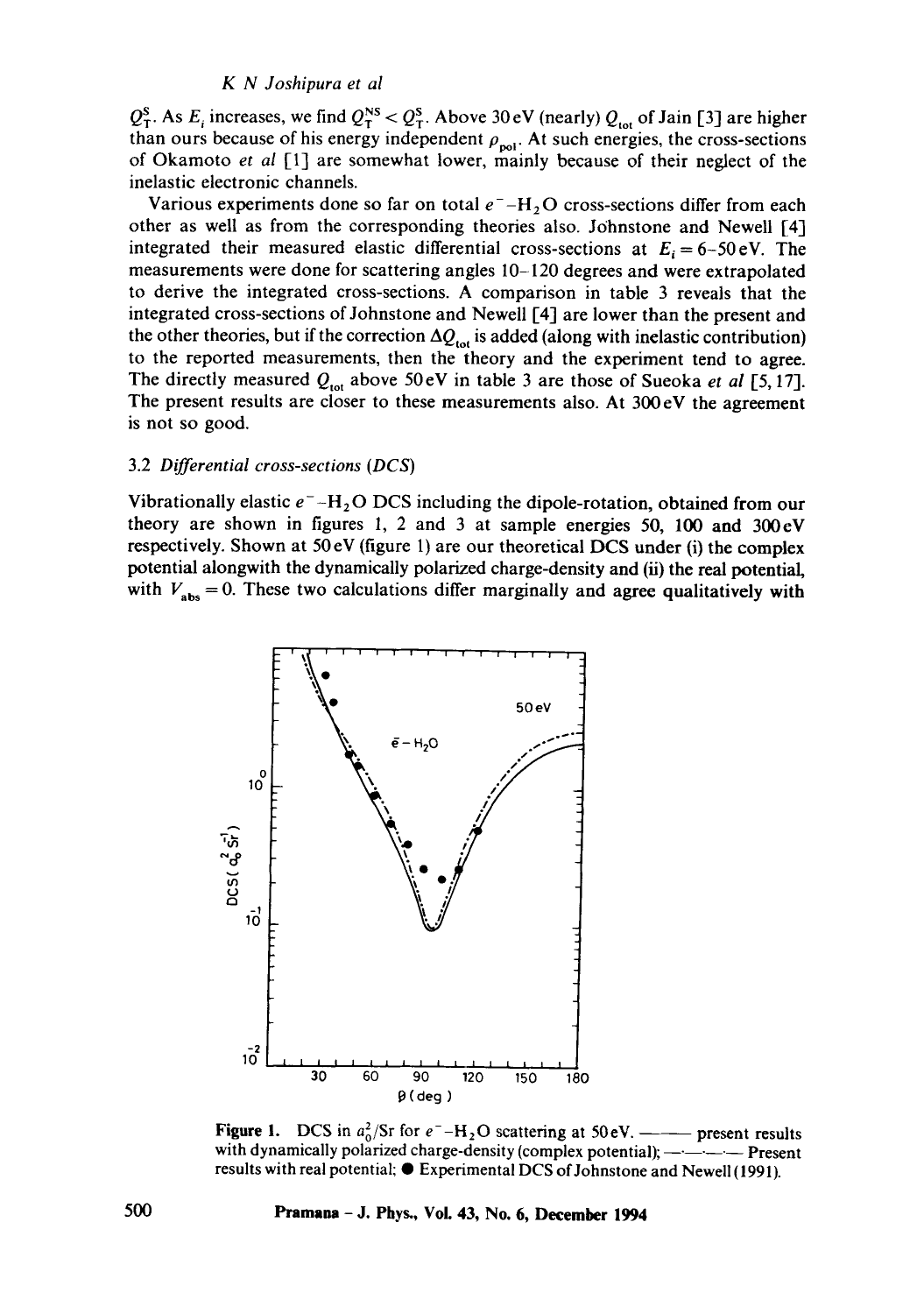

Figure 2. - Same as in figure 1 but at 100 eV. ---- Present results with **statically polarized charge-density (complex potential); • Experimental DCS of Katase** *et al* **(1986).** 



**Figure 3.**  $\longrightarrow$  Same as in figure 1 but at 300 eV;  $\longrightarrow$  Same as in figure 2, but at 300 eV;  $\frac{1}{1}$  **Present results with real potential**  $\bullet$  **Experimental DCS of Katase** *et al* **(1986).**